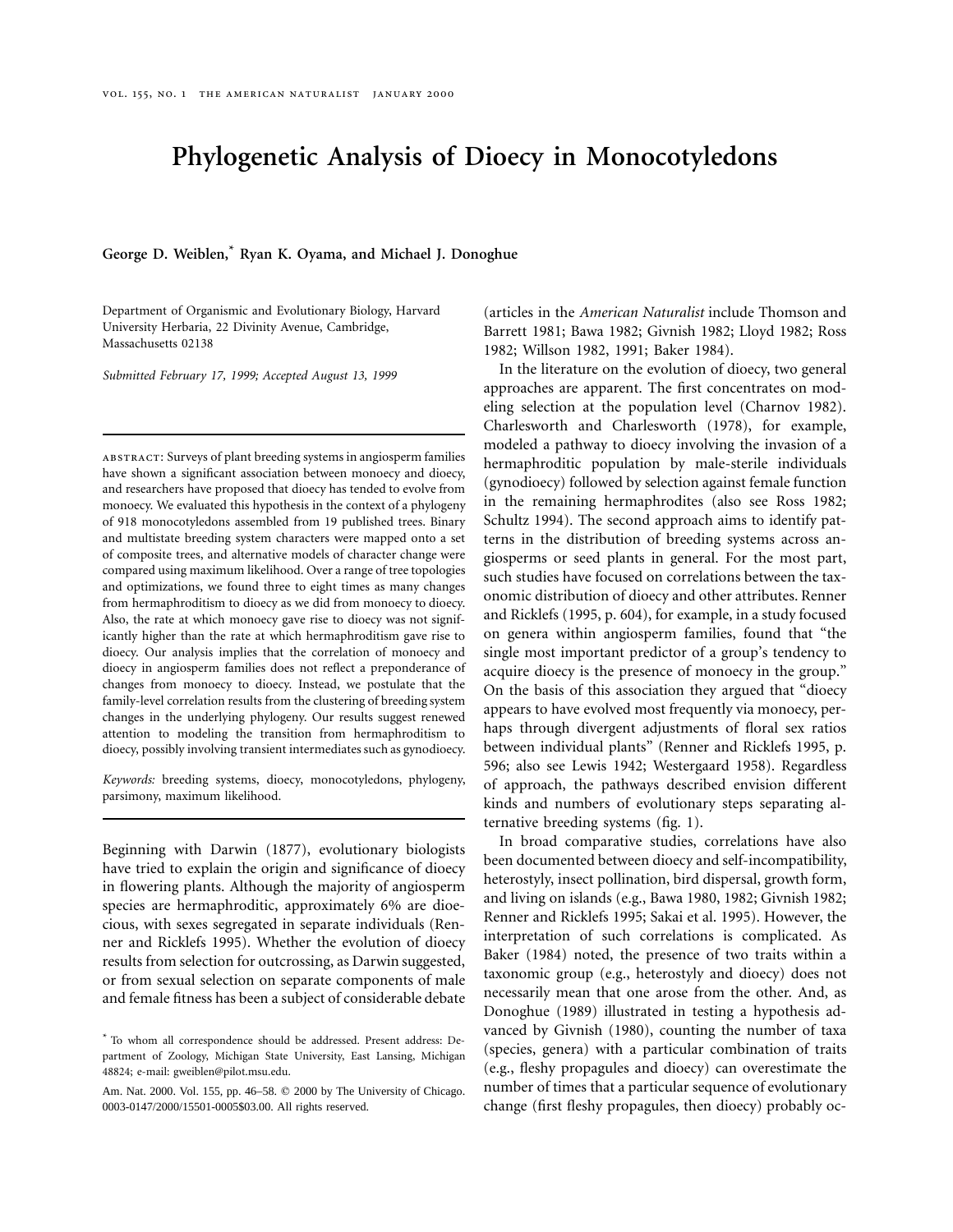

Figure 1: Some evolutionary pathways to dioecy in flowering plants. Renner and Ricklefs (1995) proposed that dioecy evolves from monoecy through the genetic fixation of sex ratios between individuals. Charlesworth and Charlesworth (1978) proposed a model that invoked the spread of male-sterile individuals in a hermaphroditic population (gynodioecy) followed by selection against femaleness in the remaining hermaphrodites. Dioecy may also evolve from hermaphroditism through the expression of male and female sterility genes in separate individuals (Ross 1982).

curred. Thomson and Brunet (1990) also emphasized the use of phylogenetic trees in studying plant breeding systems, and numerous examples have appeared (reviewed by Weller and Sakai 1999).

Renner and Ricklefs (1995, p. 604) clearly appreciated these points, noting that although "the general direction of evolutionary change is likely to be from monoecy to dioecy ... phylogenetic analyses of individual examples are needed to support this assumption." Here we report the results of a phylogenetic analysis of breeding system evolution, focusing specifically on pathways to dioecy in a composite phylogeny of monocotyledons. We focus on monocotyledons because this is a large clade (over onequarter of all angiosperm species) that has recently received considerable phylogenetic study (e.g., see Rudall et al. 1995). In particular, we address the following questions: How many times have monoecy, dioecy, and other breeding systems evolved in monocots? Have shifts among some breeding systems occurred more often than others? And has dioecy evolved most often from hermaphroditism and gynodioecy, as modeled by Charlesworth and Charlesworth (1978) and others, or from monoecy, as inferred by Renner and Ricklefs (1995) based on taxonomic correlations? More generally, we consider the conceptual link between phylogenetic analysis of breeding system evolution and models of evolution at the population level.

## **Methods**

### *Tree Assembly*

We assembled a large phylogenetic tree of monocotyledons by combining a number of published trees into one. The aim of this exercise was to increase the number of taxa in the tree so as to enhance the power of phylogenetic analyses to detect and explain general evolutionary patterns. Composite trees (e.g., Sillen-Tulberg 1988, 1993; Donoghue 1989; Janz and Nylin 1998; Rolland et al. 1998) provide a broader look at character evolution than the individual studies on which they are based. However, as we argue in the discussion, they compound uncertainty and may increase bias because of uneven taxonomic sampling of the underlying phylogeny (also see Sanderson et al. 1998). For this reason, analyses aimed at exploring the sensitivity of results to tree topology (Losos 1995; Weller et al. 1995; Donoghue and Ackerly 1996; Ackerly and Donoghue 1998; Donoghue et al. 1998) and taxon sampling (Ree and Donoghue 1998) are especially critical in such cases. However, comparative analyses conducted on very large trees may also be particularly robust to changes in underlying topology (Donoghue and Ackerly 1996).

In assembling a monocot phylogeny for our analyses, we relied on published tree topologies without evaluating support for particular clades or attributes of the underlying data sets. When more than one tree had been published for a particular group, we used several criteria in choosing among them.

First, only trees based on analyses of character matrices under some optimality criterion were considered; otherwise, no method of phylogenetic inference was preferred, although most published studies are based on maximum parsimony. Second, no one type of data was preferred; instead, we selected studies including either the highest number of informative characters or those based on combined analysis of data from different sources (de Queiroz et al. 1995). For example, we selected a starting monocot tree based on combined molecular and morphological data (table 1), as opposed to a tree based on morphological characters alone (Stevenson and Loconte 1995). Third, we chose trees containing maximum information about phylogenetic relationships, namely, those with the most taxa and greatest resolution. In general, this meant choosing a published most parsimonious (MP) tree, as opposed to a consensus tree. Fourth, we did not include phylogenies in which there were no deviations from hermaphroditism (e.g., Haemodoraceae: Simpson 1990; Pontederiaceae: Kohn et al. 1996; Triticeae: Mason-Gamer and Kellogg 1996). Finally, monophyletic groups were pruned from less inclusive phylogenies and grafted into more inclusive phylogenies in cases where the placement of groups was unambiguous and where grafting increased the number of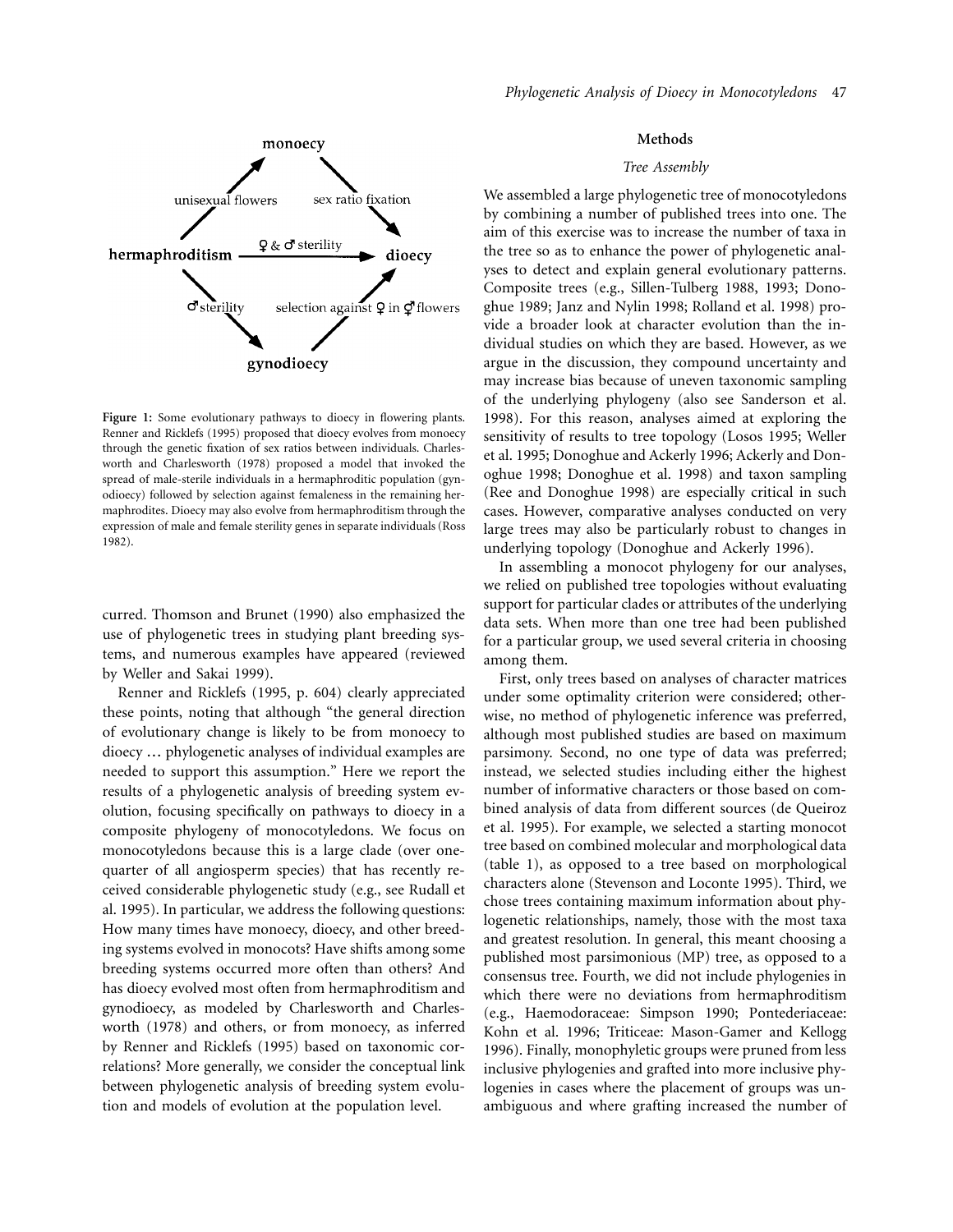| Clade             | Reference                              | Data matrix<br>(tree description)             |
|-------------------|----------------------------------------|-----------------------------------------------|
| 1. Monocotyledons | Chase et al. 1995 <i>b</i> , figure 4  | <i>rbcL</i> & morphology (1 of 96 MP trees)   |
| 2. Asparagales    | Chase et al. 1995 <i>a</i> , figure 2  | $rbcL$ (1 of 11468 MP trees)                  |
| 3. Liliales       | Chase et al. 1995 <i>a</i> , figure 3  | $rbcL$ (1 of 11468 MP trees)                  |
| 4. Stemonoids     | Chase et al. 1995 <i>a</i> , figure 1  | $rbcL$ (1 of 11468 MP trees)                  |
| 5. Dasypogonaceae | Chase et al. 1995a, figure 4           | $rbcL$ (1 of 11468 MP trees)                  |
| 6. Commelinids    | Linder and Kellogg 1995, figure 3      | rbcL & morphology (1 of 96 MP trees)          |
| 7. Arecaceae      | Uhl et al. 1995, figures 2, 3          | cpDNA RFLPs & morphology (1 of 98 MP trees)   |
| 8. Ariflorae      |                                        | cpDNA RFLPs (strict consensus of 1344 trees)  |
| 9. Alismatideae   | French et al. 1995, figure 1           |                                               |
|                   | Les et al. 1997, figure 2              | <i>rbcL</i> (strict consensus of 32 MP trees) |
| 10. Agavaceae     | Bogler and Simpson 1996, figure 3      | ITS rDNA (strict consensus of 4 MP trees)     |
| 11. Pandanaceae   | Cox et al. 1995, figure 6              | Morphology (MP tree)                          |
| 12. Zingiberales  | Kress 1995, figure 6                   | rbcL & morphology (1 of 2 MP trees)           |
| 13. Poales        | Kellogg and Linder 1995, figure 12     | rbcL, rpoC2, cpDNA RFLPs & morphology (strict |
|                   |                                        | consensus of 99 MP trees)                     |
| 14. Cyperales     | Simpson 1995, figure 1                 | Morphology (MP tree)                          |
| 15. Graminae      | Kellogg and Campbell 1987, figure 28.2 | Morphology (1 of 7 MP trees)                  |
| 16. Pooideae      | Kellogg and Watson 1993, figure 10     | Morphology (1 of 500 MP trees)                |
| 17. Bambusoideae  | Kellogg and Watson 1993, figure 3      | Morphology (1 of 32 MP trees)                 |
| 18. Chloridoideae | Van den Borre 1994, figure 6           | Morphology (distance tree)                    |
| 19. Panicoideae   | Kellogg and Watson 1993, figure 7      | Morphology (1 of 5000 MP trees)               |

**Table 1:** Phylogenies used to construct a composite tree of monocots.

Note: Figure 2 illustrates the relationships between clades in the composite tree, which is available from G. Weiblen. Trees from individual studies are deposited in TreeBASE (http://phylogeny.harvard.edu/treebase).

taxa in the composite tree. In most cases, pruning involved only the removal of outgroups, while grafting required the replacement of some taxa or small clades with clades from other studies. In addition, the following minor modifications were made: *Schizachne* and *Sclerodactylon* (Poaceae) each appeared twice in the initial composite tree because of conflicting placements in Kellogg and Watson (1993) and Van den Borre (1994). These were assigned a single position based on Watson and Dallawitz (1992). *Astelia*, which was omitted in pruning clade 1, was grafted into Asparagales (Chase et al. 1995*a*) as sister to *Blandfordia*, based on its position in Chase et al. (1995*b*).

Figure 2 shows an overview of the composite tree used as a starting point in our analyses. A Nexus file containing the composite tree is available from the first author; this file can be downloaded to MacClade (Maddison and Maddison 1992) to view the trees and character scorings used in this study. The individual trees underlying our composite tree can be obtained from TreeBASE at http:// phylogeny.harvard.edu/treebase. The phylogenetic studies represented in the composite tree include 91 of the 138 instances of dioecy (66%) in monocot genera reported by Renner and Ricklefs (1995).

## *Characters, States, and Scoring Issues*

To assess the frequency of transitions between monomorphic and polymorphic (mostly dimorphic) breeding systems, we scored all taxa for the following binary character: (0) flowers hermaphroditic and alike in sexuality throughout the species, or (1) flowers not all alike in sexuality. The absence of functional stamens or carpels in some flowers implies the differentiation of two (or more) sexual arrangements per species. Polymorphism involves unisexual flowers of two forms or, in some cases, a combination of unisexual and hermaphroditic flowers arranged on the same plant or separate plants.

To investigate transitions between all possible arrangements of stamens and carpels, we scored all taxa for a character with the following nine states: (0) hermaphroditic, with flowers all alike in sexuality throughout the species; (1) monoecious, with staminate and carpellate flowers on the same plant; (2) dioecious, with staminate and carpellate flowers on different plants; (3) andromonoecious, with staminate and hermaphroditic flowers on the same plant; (4) gynomonoecious, with carpellate and hermaphroditic flowers on the same plant; (5) androdioecious, with staminate and hermaphroditic flowers on separate plants; (6) gynodioecious, with carpellate and hermaphroditic flowers on separate plants; (7) polygamomonoecious, with carpellate, staminate, and hermaphroditic flowers on the same plant; and (8) polygamodioecious, with carpellate, staminate, and hermaphroditic flowers on separate plants.

Scoring of these characters was based on published accounts, including original taxonomic descriptions, floras,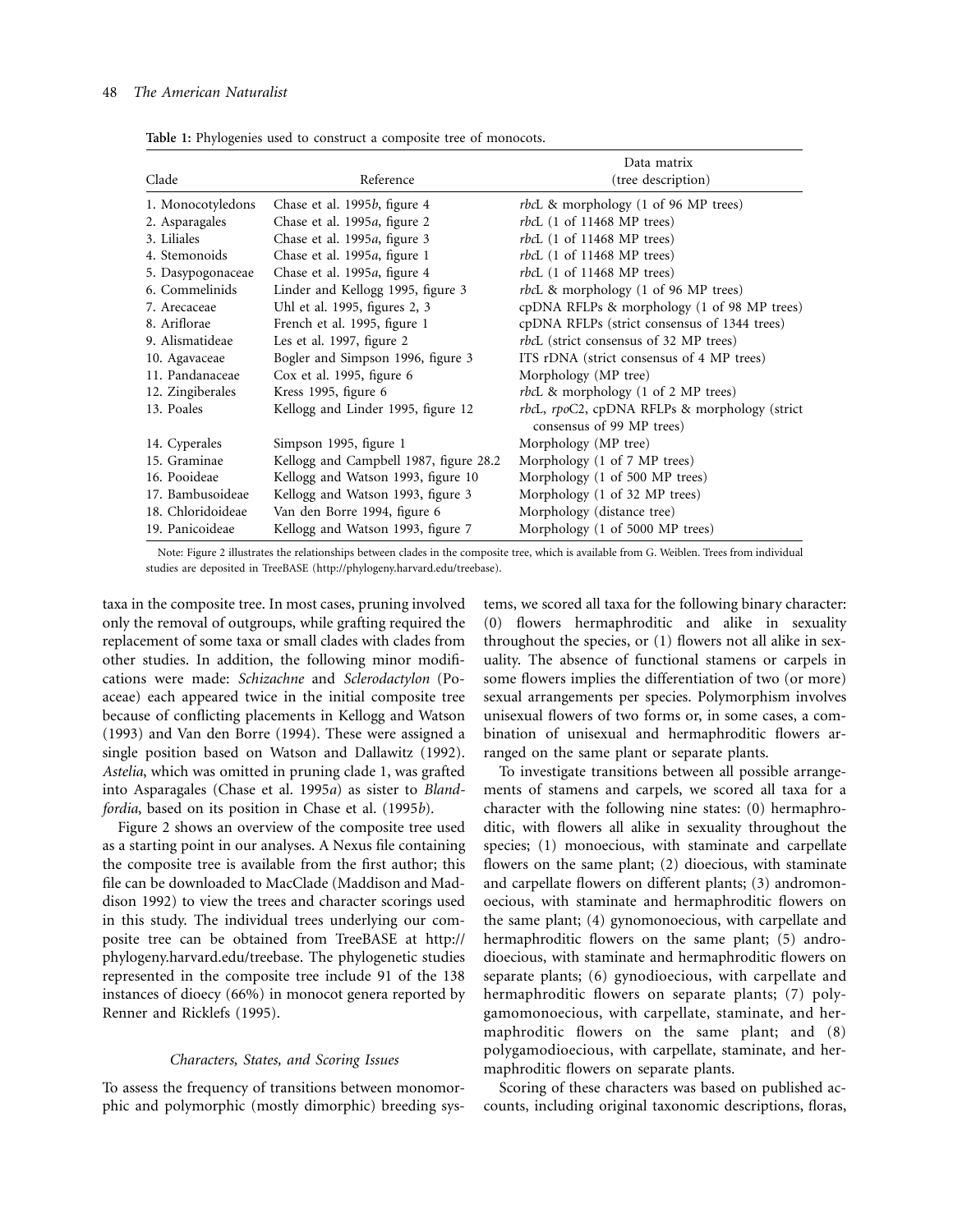

**Figure 2:** Summary of the connection between individual trees in the composite monocotyledon tree used in this study. This representation is meant only to indicate how individual trees are nested within each other and nothing about taxonomic ranks. Numbers refer to individual studies in table 1; see text for details on tree assembly. The composite tree can be obtained from the first author. Trees from individual studies are available at http://phylogeny.harvard.edu/treebase.

and surveys of sex expression (e.g., Yampolsky and Yampolsky 1922; Renner and Ricklefs 1995). When (rarely) conflicting accounts of breeding system were encountered, more recent citations were preferred over older citations, except when the more recent information lacked sufficient detail. We also accounted for changes in the circumscription of families and genera in an attempt to accurately connect the older literature to currently accepted names. A complete list of sources for breeding system information is available from G. Weiblen on request.

Only 17 of the terminal taxa in the composite tree were polymorphic for breeding system. However, the occurrence of more than one state in a terminal taxon is problematical for inferring ancestral states (Maddison and Maddison 1992), and we therefore split polymorphic taxa into separate clades representing the different states (Nixon and Davis 1991; see Donoghue 1994 for commentary on this procedure in phylogenetic inference). For example, *Scleropogon* (Poaceae) includes both monoecious and dioecious species and was represented by a single polymorphic taxon in the Chloridoideae clade (Van den Borre 1994). We split *Scleropogon* into two taxa, one representing the monoecious species and the other the dioecious species. This established a minimum estimate of the number of evolutionary events; if we knew more about the phylogeny of *Scleropogon*, we might have discovered several independent derivations of monoecy or dioecy within the group. Such splits into two taxa were carried out for *Apon-*

*ogeton*, *Asparagus*, *Blyxa*, *Buchloe*, Centrolepidaceae, *Chioncloa*, *Distichilis*, *Jouvea*, *Leucopoa*, *Soderstromia*, and *Zigadenus*. To reflect the occurrence of three breeding systems, *Bouteloua*, *Carex*, *Cortaderia*, Dioscoreaceae, and Restoniaceae were each split into three taxa. Elimination of polymorphisms by this procedure expanded our composite tree from 894 to 918 taxa.

We used MacClade (Maddison and Maddison 1992) to reconstruct ancestral breeding systems and infer state changes on a completely resolved composite tree under a range of assumptions, as well as to conduct the sensitivity analyses described below. To avoid difficulties in inferring ancestral states with polytomies (Maddison 1989), we used the option in MacClade to randomly resolve polytomies, which resulted in completely dichotomous trees. This procedure should not systematically bias inferred patterns of character evolution, but we nevertheless conducted sensitivity analyses using randomly generated trees for the same set of 918 taxa. We compared changes in 100 dichotomous resolutions of our starting composite tree. We also compared these results with changes inferred on 100 randomly generated trees in order to explore the sensitivity of our results to major rearrangements in tree topology (cf. Donoghue and Ackerly 1996). Measures of homoplasy on these trees were also compared with averages obtained from permuted data (cf. Sanderson 1991). Permutation involved the random and repeated assignment of the observed character state frequencies to the terminal taxa. It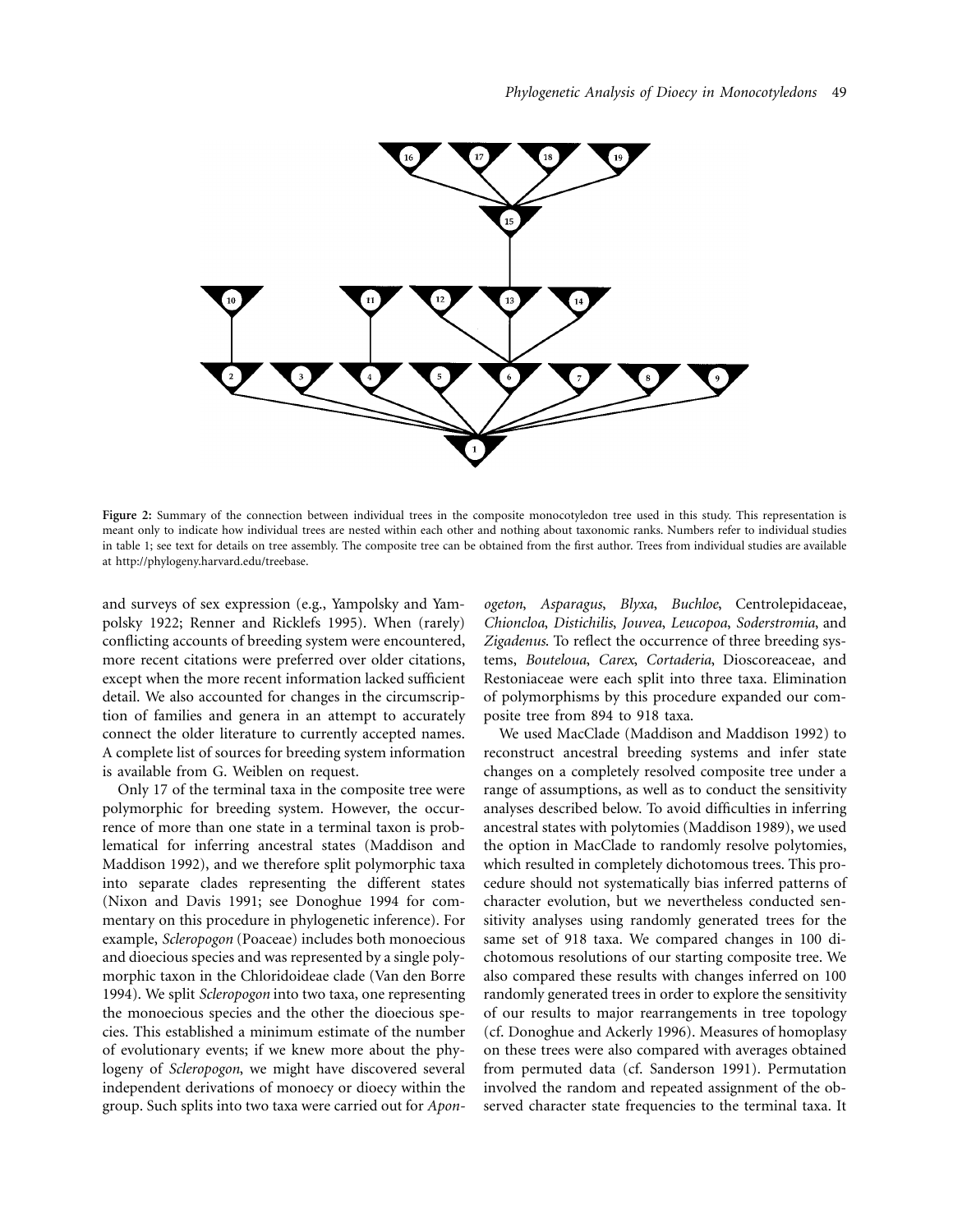was not feasible to compute all possible reconstructions of ancestral states using the equivocal cycling option in MacClade, owing to the size of the tree and the existence of multiple equally parsimonious solutions at some nodes. Instead, the frequencies of unambiguous character changes under ACCTRAN and DELTRAN optimizations were calculated for each dichotomous tree.

Alternative models of character change were also compared using a maximum likelihood method for discrete characters that does not require the reconstruction of ancestral states (Pagel 1994, 1997). We used two-, three-, and four-state characters with versions d3 and d4 of the program Discrete (Pagel 1994, 1997) to test particular hypotheses regarding the direction of breeding system evolution. In the case of the binary character, a log-likelihood ratio test compared models of evolution assuming equal versus unequal transition probabilities among monomorphic and polymorphic breeding systems. Three- and fourstate characters were used to test the expectation derived from Renner and Ricklefs (1995) that transitions from hermaphroditism to dioecy may be less frequent than transitions from monoecy to dioecy. A four-state character was defined: (0) hermaphroditism, (1) monoecy, (2) dioecy, or (3) any other breeding system. We compared the likelihood of a model assuming unrestricted parameters with a model assuming  $q02 = q12$ , where *qab* is the probability of change from state *a* to state *b* along a branch of the composite tree. In the case of nested models, the likelihood ratio statistic is  $\chi^2$  distributed with the degrees of freedom equal to the difference in the number of parameters in the models under comparison. A character with states (0) hermaphroditism, (1) dioecy, or (2) any other breeding system made possible a simplified test of the likelihood of transitions to dioecy from hermaphroditism or from any other breeding system. In this case, we compared the likelihoods of a model assuming no restrictions with a model with  $q01 = q21$ . In all likelihood analyses, branch lengths were assumed to be equal. At least in the case of large trees, branch length modifications are not likely to have a significant impact on the estimated likelihoods (Ree and Donoghue 1999). Changing the number and/or length of branches with a particular state (e.g., to approximate underlying percentages of species with different conditions) can have an important impact on likelihood estimates (Ree and Donoghue 1999). We did not explore such modifications, however, because the percentage of dioecious taxa in our composite tree (ca. 10%; table 2) is reasonably close to estimates for angiosperms as a whole (7%–10% for genera and 6% for species; Yampolsky and Yampolsky 1922; Renner and Ricklefs 1995).

Assumptions about character weighting were evaluated under parsimony using step matrices (Maddison and Maddison 1992; Maddison 1994) and "cost-change" analysis

**Table 2:** Number and frequency of taxa with different breeding systems in a binary and a multistate character on a composite tree of monocotyledons.

|                |                       | Number  |           |
|----------------|-----------------------|---------|-----------|
| State          | Breeding system       | of taxa | Frequency |
| Two states:    |                       |         |           |
| 0              | Monomorphic           | 614     | .669      |
|                | Dimorphic/polymorphic | 304     | .331      |
| Nine states:   |                       |         |           |
| 0              | Hermaphroditic        | 614     | .669      |
| 1              | Monoecious            | 132     | .144      |
| $\mathfrak{D}$ | Dioecious             | 91      | .099      |
| 3              | Andromonoecious       | 59      | .064      |
| 4              | Gynomonoecious        | 5       | .005      |
| 5              | Androdioecious        |         | .001      |
| 6              | Gynodioecious         | 5       | .005      |
| 7              | Polygamomonoecious    | 7       | .008      |
| 8              | Polygamodioecious     |         | .004      |

(Ree and Donoghue 1998). We explored how great a cost must be imposed on changes from hermaphroditism to dioecy for the frequency of inferred monoecy-to-dioecy changes to exceed hermaphroditism-to-dioecy changes. For the sake of simplicity, we used a character with three states: (0) hermaphroditism, (1) dioecy, and (2) monoecy plus all other breeding systems. We then defined weights *x*, *y*, and *z* as the costs of 02, 21, and 01 changes, respectively. Next, we increased *z* relative to *x* and *y* by increments, keeping the cost of *x* and *y* equal and ensuring that each step matrix satisfied the triangle inequality. The cost of reversals was assumed to be equal to one in all cases.

#### **Results**

Under parsimony we inferred that the ancestor of monocots was hermaphroditic. In our focal monocot tree, we recorded 66 unambiguous changes from monomorphic to polymorphic breeding systems and 24 reversals in an ACCTRAN optimization. The DELTRAN optimization yielded 71 changes from monomorphism to polymorphism and 19 reversals. On 100 dichotomous resolutions of the starting composite tree, we found an average of 59 unambiguous gains of polymorphism (min-max: 54-62) and 18 losses (min-max: 17-19). In contrast, we obtained an average of 162 gains (min-max: 127-200) and 12 losses (min-max: 4-28) on 100 random trees.

Shifts between the nine breeding systems on our focal composite tree are summarized in table 3. We found about eight times as many changes to dioecy from hermaphroditism than from monoecy (26–35 vs. 3–4 times). There were 9–11 reversals from dioecy to monoecy; more than expected by chance and three times the number of shifts from monoecy to dioecy. The six reversals from dioecy to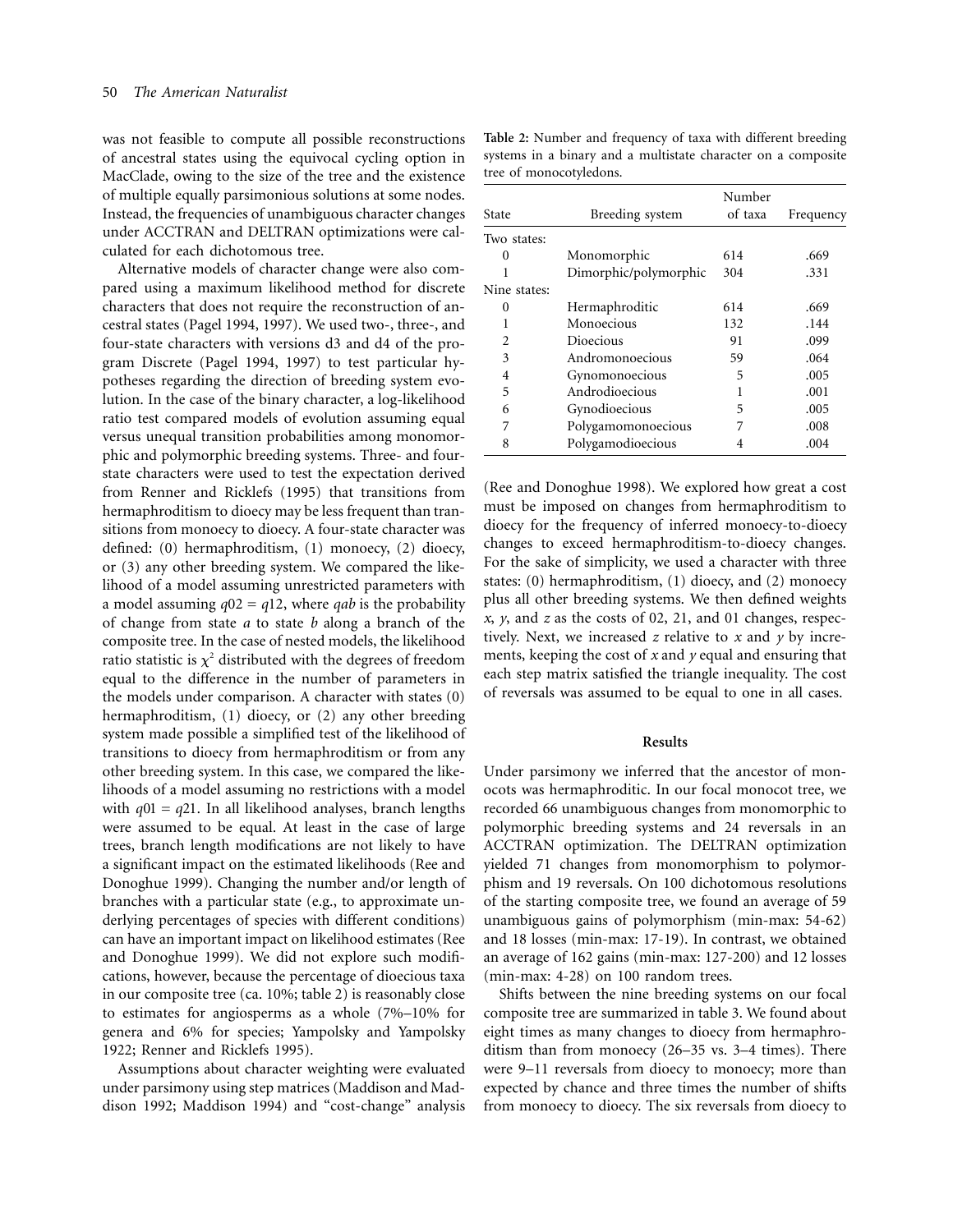hermaphroditism were more common than expected by chance and also more common than reversals from monoecy, despite the presence of 50% more monoecious than dioecious taxa in the composite tree (table 2). To gauge relative frequencies, we divided the number of gains of dioecy from either hermaphroditism or monoecy by the number of terminal taxa bearing each state. By this measure, the frequency of changes to dioecy in hermaphroditic clades (0.03) was three times greater than in monoecious clades (0.01). Gynodioecy was seen to have evolved from hermaphroditism at least three times independently but did not appear to have given rise to dioecy. The evolution of andromonoecy from hermaphroditism occurred repeatedly (16–18 times) but was limited to the grass clade (Poaceae). Shifts from andromonoecy to hermaphroditism, monoecy, and gynomonoecy within the grasses also occurred multiple times (table 3).

Consistency index (CI) was very low for binary and multistate characters, indicating that particular breeding systems evolved repeatedly in monocots. The CI of 0.01 for the binary character on our focal tree was still far greater than under a permuted distribution of states (mean  $CI = 0.004$ ), indicating significant autocorrelation of breeding systems on the composite tree. Likewise, the ninestate character showed less homoplasy  $(CI = 0.06)$  than when the distribution of states was permuted  $(CI = 0.03)$ .

Comparison of dichotomous composite trees with randomly generated trees (table 4) showed that the results are influenced by tree topology. As expected, breeding systems showed greater autocorrelation in multiple alternative resolutions of the composite tree than in random trees. More precisely, monoecy and dioecy originated less often and characterized larger clades in composite trees than in random trees. However, reversals from dioecy and andromonoecy to hermaphroditism and monoecy, respectively, were more common in composite trees than in random trees.

With Discrete we found no significant difference in the probability of changes between monomorphic (0) and polymorphic (1) breeding systems (likelihood ratio,  $LR = 0.0007$ ,  $df = 1$ ). In other words, the estimated rates of change ( $q01 = 0.0530$ ,  $q10 = 0.0605$ ) were not significantly more likely to yield the observed data than a restricted model with equal rates of change ( $q01 = q10$ ). In the case of three states, we could not reject the hypothesis that the rate of change from hermaphroditism to dioecy is equal to the rate of change from any other breeding system to dioecy ( $LR = 0.0327$ ,  $df = 1$ ). Nor could we reject the hypothesis that changes from hermaphroditism to dioecy ( $q02 = 0.0286$ ) were as probable as changes from monoecy to dioecy ( $q12 = 0.0233$ ) in the case of four states  $(LR = 0.0008, df = 1)$ . Rates of change among breeding systems are summarized in tables 5, 6, and 7.

We also compared alternative step matrices for the three-state character under parsimony. We found that the frequency of changes from monoecy to dioecy only exceeds that of hermaphroditism to dioecy when we assume that hermaphroditism-to-dioecy changes were eight times more costly than monoecy-to-dioecy changes. Eliminating all of the inferred hermaphroditism-to-dioecy changes from the tree required that they be nine times more costly than monoecy-to-dioecy changes. In this case, the ancestors of most hermaphroditic clades were inferred to be monoecious. When we assumed that hermaphroditism to dioecy changes involved two steps, while monoecy to dioecy changes involved one step (as per the Renner and Ricklefs [1995] model; see fig. 1), we observed that changes to dioecy from hermaphroditism still outnumbered changes from monoecy by a ratio of 17 : 10.

#### **Discussion**

Considering the number of evolutionary changes inferred under parsimony (tables 3, 4) and the rates of change inferred under maximum likelihood (tables 5, 6, 7), we conclude that dioecy probably evolved more often from hermaphroditism than it did from monoecy, or at least that the rate at which monoecy gave rise to dioecy is no higher than the rate at which hermaphroditism gave rise to dioecy. These findings differ from earlier conclusions based on taxonomic ranks (Lewis 1942; Westergaard 1958; Renner and Ricklefs 1995). On the basis of the correlation of monoecious and dioecious genera in flowering plant families, these authors hypothesized the common occurrence of a two-step evolutionary pathway involving shifts from hermaphroditism to monoecy followed by changes from monoecy to dioecy (fig. 1). Lewis (1942, p. 52) stated this model clearly when he wrote, "the change from hermaphroditism requires more steps than from monoecy."

One possible explanation for the difference in conclusions is that the correlation observed across all angiosperms is not present in monocots alone. In other words, if Renner and Ricklefs (1995) had focused only on monocots, they would not have reported a significant correlation and would therefore not have reached the same evolutionary conclusion. This is not the case, however. Sixteen of 60 monocot families include both monoecious and dioecious genera, and of the remaining 44 families in which monoecy and dioecy are not coincident, seven families with monoecious genera lack dioecy and seven with dioecious genera lack monoecy. As in angiosperms as a whole, the association of monoecy and dioecy within families of monocots is statistically significant (goodness of fit with Williams's correction = 15.74,  $P < .001$ ).

The reason we have reached different conclusions is that the occurrence of monoecy and dioecy within monocot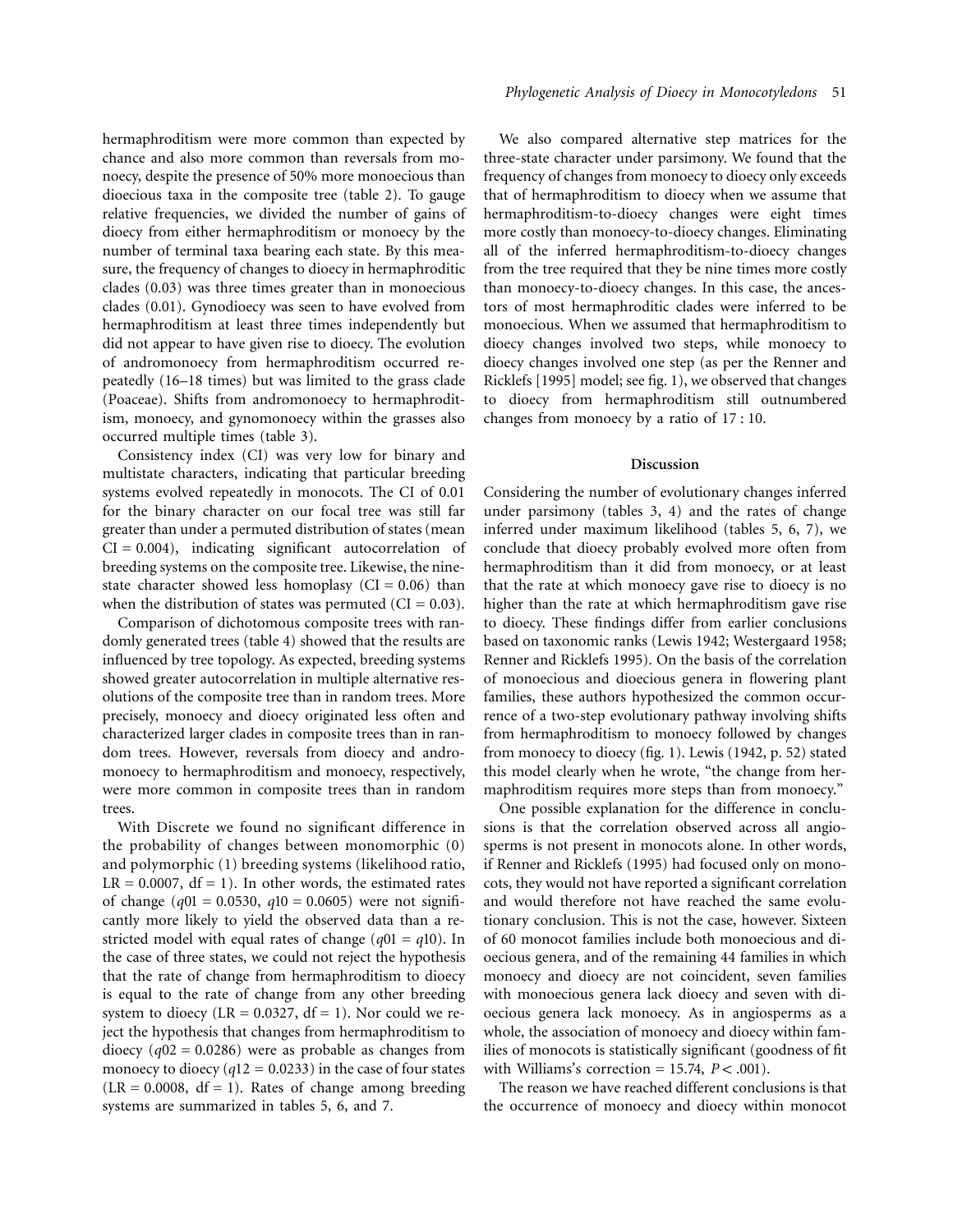| Table 3: Evolutionary changes among nine breeding systems in monocotyledons: unambiguous changes |      |      |      |                                       |  |  |  |
|--------------------------------------------------------------------------------------------------|------|------|------|---------------------------------------|--|--|--|
| under ACCTRAN (and DELTRAN) optimizations on the focal composite tree                            |      |      |      |                                       |  |  |  |
|                                                                                                  | Herm | Mono | Dio. | Androm Gynom Androd Gynod Polym Polyd |  |  |  |

|        | Herm                | Mono   |                  | Dio Androm Gynom Androd Gynod Polym Polyd |                 |      |      |      |          |
|--------|---------------------|--------|------------------|-------------------------------------------|-----------------|------|------|------|----------|
| Herm   | $\cdots$            |        | $9(17)$ $26(35)$ |                                           | $16(18)$ $3(2)$ | 1(1) | 3(3) | 3(4) | 2(2)     |
| Mono   | 2(1)                | $\sim$ | 3(4)             | 2(2)                                      | 0(0)            | 0(0) | 0(0) | 0(0) | 0(0)     |
| Dio    | 6 (6)               | 9(11)  |                  | 0(1)                                      | 0(1)            | 0(0) | 1(0) | 0(0) | 0(0)     |
| Androm | 11(10)              | 4(4)   | 0(0)             | $\cdots$                                  | 2(2)            | 0(0) | 0(0) | 1(1) | 0(0)     |
|        | Polyd $0(0)$ $1(1)$ |        | 0(0)             | 0(0)                                      | 0(0)            | 0(0) | 0(0) | 0(0) | $\cdots$ |
|        |                     |        |                  |                                           |                 |      |      |      |          |

Note: Ancestral and derived states are listed in the left column and top row, respectively. Transitions from androdioecy, gynodioecy, polygamomonoecy, or polygamodioecy to other states were not detected and are omitted from the ancestral state column. Transitions from hermaphroditism to dioecy, and from monoecy to dioecy, are italicized. Herm = hermaphroditic, Mono = monoecious, Dio = dioecious, Androm = Andromonoecious, Polyd = Polygamodioecious, Gynom = Gynomonoecious, Androd = Androdioecious, Gynod = Gynodioecious, Polym = Polygamomonoecious.

families does not mean that monoecy gave rise to dioecy. Phylogenetic relationships within such families often imply multiple origins of dioecy, often from hermaphroditism. As an illustration, consider a phylogeny of the palm family (Arecaceae; fig. 3). In this case, we see two unambiguous changes from monoecy to dioecy but four shifts from hermaphroditism to dioecy or polygamodioecy. As in monocots as a whole, the more common change is not the pathway based on taxonomic ranks (Lewis 1942; Renner and Ricklefs 1995). In the taxonomic correlation, palms are simply scored as a family having both monoecy and dioecy present, and details on changes within the group are unspecified. If the rank of family is ignored, and instead we count the number of changes inferred on the phylogeny, we obtain a rather different picture. Dioecy sometimes evolves from monoecy, but it evolves more often from hermaphroditism.

This explains how a phylogenetic approach yields a different answer, but why is there a strong positive correlation at the family level in the first place? We think that the taxonomic correlation results from the clustering of changes in breeding system within particular clades of monocots. That is, breeding system seems to be especially labile within certain clades, such that shifts to different breeding systems occur in relative proximity on the tree

(see Sanderson 1991). When breeding system changes are clustered in the tree, almost any taxonomic circumscription of families—whether based on numbers of taxa, breeding systems, or other attributes—would tend to group monoecious and dioecious species within families. We believe that the correlation is best interpreted not in terms of a tendency for dioecy to evolve from monoecy but, rather, as a tendency for changes in breeding system to be phylogenetically clustered, perhaps as a consequence of underlying developmental genetic changes in certain lineages.

Although the distribution of homoplasy in monocot breeding systems is intriguing, it will be difficult to explain without more comparative data on the developmental basis and genetics of sex determination. LeRoux and Kellogg (1999) addressed this question in the grass subfamily Panicoideae (clade 19 in fig. 1) and suggested a mechanism for sex determination based on maize genetics and patterns of sex expression in the tribe Andropogoneae. DeLong et al. (1993) identified in maize a single gene (*ts2*) that affects the selective abortion of gynoecia through cell death to produce female-sterile inflorescences. LeRoux and Kellogg (1999) proposed that the origin of a cell death pathway involving *ts2* could account for the shift from hermaphroditism to andromonoecy in the Panicoideae. Repeated

**Table 4:** Evolutionary changes among nine breeding systems in monocotyledons: average unambiguous changes under ACCTRAN for 100 alternative dichotomous composite trees (and 100 randomly generated trees)

|        | Herm     | Mono     | Dio      | Androm   |      | Gynom Androd | Gynod | Polym | Polyd    |
|--------|----------|----------|----------|----------|------|--------------|-------|-------|----------|
| Herm   | $\cdots$ | 7(88)    | 22(62)   | 15(41)   | 2(3) | 1(1)         | 4(4)  | 3(5)  | 2(3)     |
| Mono   | 0(1)     | $\cdots$ | 3(1)     | 2(1)     | 0(1) | 0(0)         | 0(0)  | 0(0)  | 0(0)     |
| Dio    | 3(0)     | 9(1)     | $\cdots$ | 0(0)     | 0(0) | 0(0)         | 0(0)  | 0(0)  | 0(0)     |
| Androm | 10(0)    | 4(0)     | 0(0)     | $\cdots$ | 2(0) | 0(0)         | 0(0)  | 1(0)  | 0(0)     |
| Polyd  | 0(0)     | 1(0)     | 0(0)     | 0(0)     | 0(0) | 0(0)         | 0(0)  | 0(0)  | $\cdots$ |

Note: Ancestral and derived states are listed in the left column and top row, respectively. Transitions from androdioecy, gynodioecy, polygamomonoecy, or polygamodioecy to other states were not detected and are omitted from the ancestral state column. Transitions from hermaphroditism to dioecy, and from monoecy to dioecy, are italicized. Abbreviations are identified in table 3.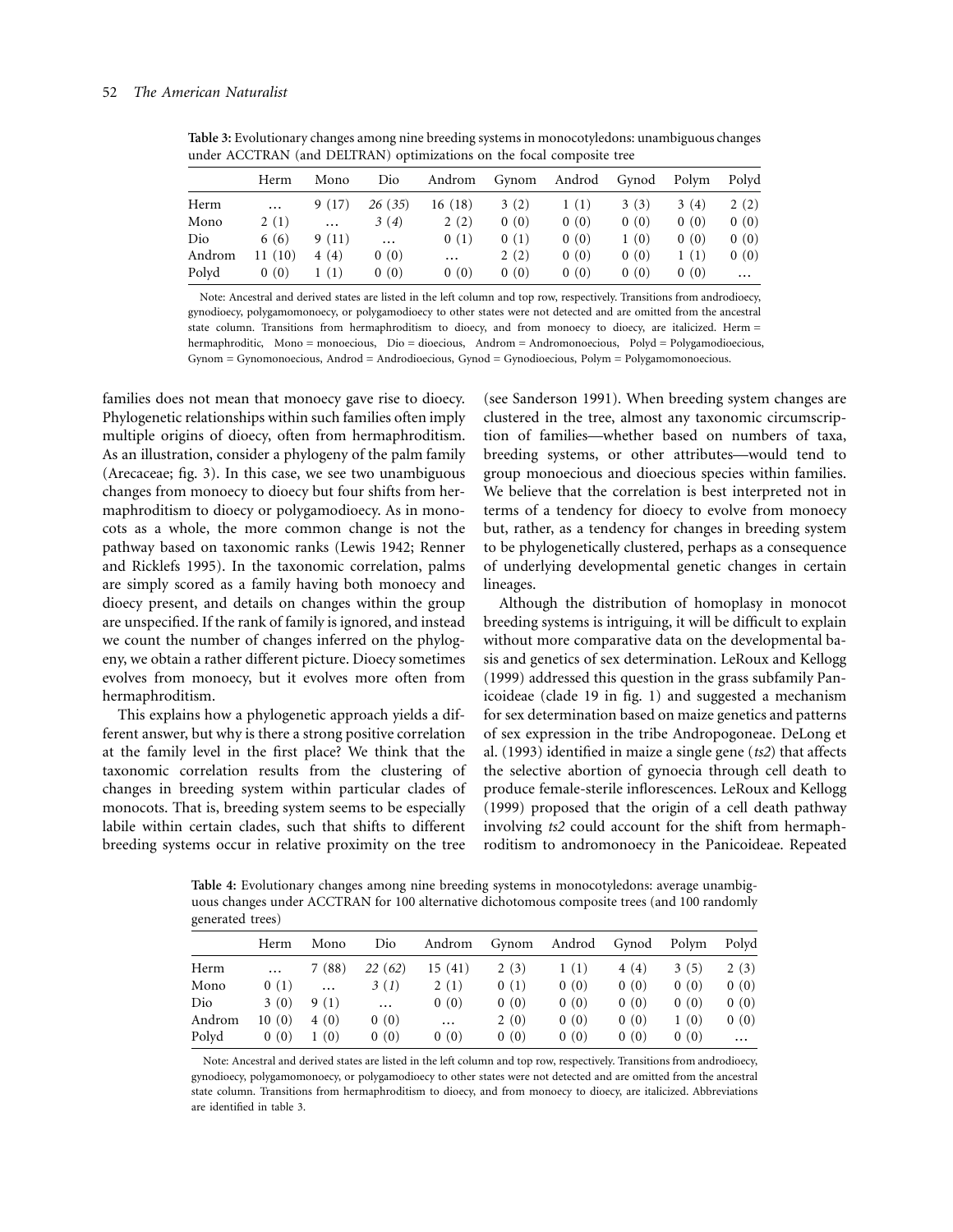**Table 5:** Rates of change in monocot breeding systems estimated by maximum likelihood under less (and more) restricted models of evolution using Discrete (Pagel 1994, 1997)

|                            | Rate of change   |                  |  |  |  |
|----------------------------|------------------|------------------|--|--|--|
| State                      | Monomorphic (0)  | Polymorphic (1)  |  |  |  |
| Two states:<br>Monomorphic | $\cdots$         | .0530<br>(.0549) |  |  |  |
| Polymorphic                | .0605<br>(.0549) |                  |  |  |  |

Note: Assuming equal branch lengths, *qab* is the probability of change from state *a* to state *b* along a branch of the composite tree. The more restricted model was defined as  $q01 = q10$ .

modification of such a pathway could result in the clustering of particular breeding system changes in the tree. In the Andropogoneae, for example, we inferred 10 reversals from andromonoecy to hermaphroditism, more than expected by chance and possibly reflecting the repeated loss of a functional cell death pathway. For most monocot clades, genetic and developmental data are insufficient to allow a general explanation for patterns in monocot breeding system evolution.

At this point it is important to reflect on sources of uncertainty and caution against the misinterpretation of our analyses. First, it is definitely true that published phylogenies are not entirely correct, and inaccuracies are compounded in the assembly of a composite tree and in the arbitrary resolution of polytomies (Donoghue and Ackerly 1996; Sanderson et al. 1998; Ree and Donoghue 1999). Also, as discussed in "Methods," we have not taken into account the strength of support for relationships or conflicts among trees derived from different datasets or analyses. Second, the sampling of taxa may be inadequate to detect particular changes or significant differences in rates of change, although a composite tree does help in this regard (Ree and Donoghue 1999). Our study was, of course, limited by the availability of phylogenetic analyses. For lack of sufficiently broad phylogenetic studies, we were unable to consider in detail several clades with considerable variation in breeding system, such as sedges (Cyperaceae) and yams (Dioscoreaceae). Third, there are a variety of problems associated with the circumscription of characters and states and the scoring of taxa, especially when sex expression is either poorly characterized or difficult to categorize (e.g., sex changes in *Arisaema*; Bierzychudek 1984). Finally, possible biases associated with parsimony analysis of character evolution, and the existence of multiple equally parsimonious solutions in some cases, also contribute to uncertainty (e.g., Swofford and Maddison

**Table 6:** Rates of change in monocot breeding systems estimated by maximum likelihood under less (and more) restricted models of evolution using Discrete (Pagel 1994, 1997)

| Herm $(0)$ | Dioecy $(1)$ | Other $(2)$    |
|------------|--------------|----------------|
|            |              |                |
|            | .0292        | .0279          |
|            | (.0422)      | (.0245)        |
| .0610      |              | .0186          |
| (.0547)    | .            | (.0240)        |
| .0685      | .1418        |                |
| (.0847)    | (.0422)      |                |
|            |              | Rate of change |

Note: Assuming equal branch lengths, *qab* is the probability of change from state *a* to state *b* along a branch of the composite tree. The more restricted model was defined as  $q02 = q12$ . Transitions to dioecy are in italics. Abbreviations are identified in table 3.

1992; Collins et al. 1994; Frumhoff and Reeve 1994; Maddison 1994; Schultz et al. 1996; Ree and Donoghue 1998).

While none of these problems can be circumvented entirely, we have tried in several ways to contain them or at least to understand their effects. Regarding tree uncertainties, we explored the sensitivity of the results to alternative resolutions of polytomies in the composite tree and compared random trees and randomly shuffled characters (cf. Donoghue and Ackerly 1996). Our discussion centers on findings that are robust to the changes in tree topology that we explored. Concerning the second point, and in view of the fact that approximating the underlying distribution of character states has been identified as a critical factor (Ree and Donoghue 1999), it is noteworthy that the percentage of dioecious taxa in our composite tree (table

**Table 7:** Rates of change in monocot breeding systems estimated by maximum likelihood under less (and more) restricted models of evolution using Discrete (Pagel 1994, 1997)

|              | Rate of change |               |              |           |  |  |  |
|--------------|----------------|---------------|--------------|-----------|--|--|--|
| State        | Herm $(0)$     | Monoecy $(1)$ | Dioecy $(2)$ | Other (3) |  |  |  |
| Four states: |                |               |              |           |  |  |  |
| Herm         |                | .0034         | .0286        | .0255     |  |  |  |
|              |                | (.0038)       | (.0266)      | (.0256)   |  |  |  |
| Monoecy      | .0000          | $\ddotsc$     | .0233        | .0199     |  |  |  |
|              | (0000)         |               | (.0266)      | (.0265)   |  |  |  |
| Dioecy       | .0797          | .1348         |              | .0067     |  |  |  |
|              | (.0793)        | (.1346)       |              | (.0030)   |  |  |  |
| Other        | .1983          | .0362         | .0232        |           |  |  |  |
|              | (.1985)        | (.0357)       | (.0262)      |           |  |  |  |

Note: Assuming equal branch lengths, *qab* is the probability of change from state *a* to state *b* along a branch of the composite tree. The more restricted model was defined as  $q02 = q12$ . Transitions to dioecy are in italics. Abbreviations are identified in table 3.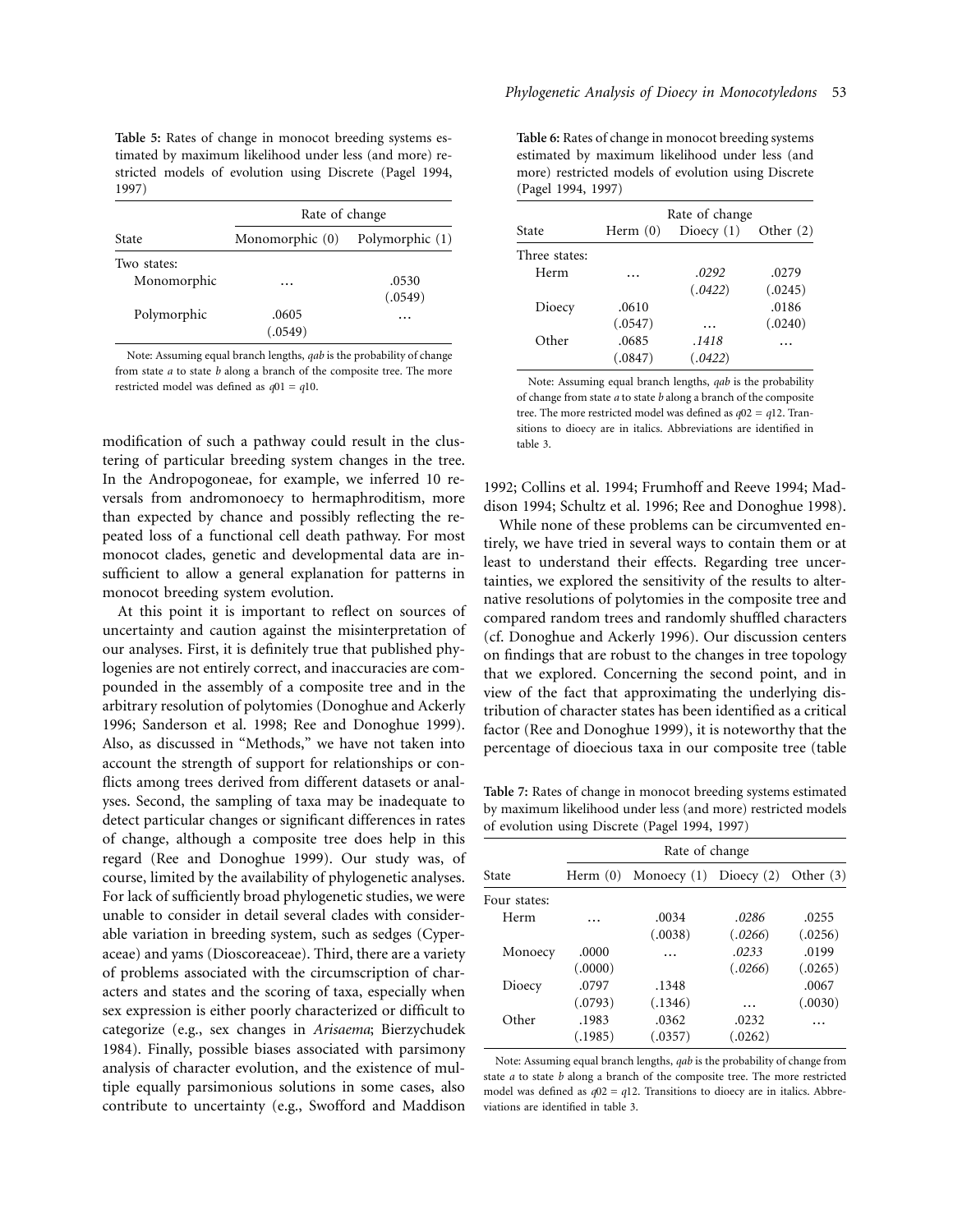

**Figure 3:** Breeding system evolution inferred under parsimony (using MacClade; Maddison and Maddison 1992) on a phylogeny for the palm family (Uhl et al. 1995; with random resolution of polytomies). There were two unambiguous changes from monoecy to dioecy and four unambiguous changes from hermaphroditism to dioecy or polygamodioecy.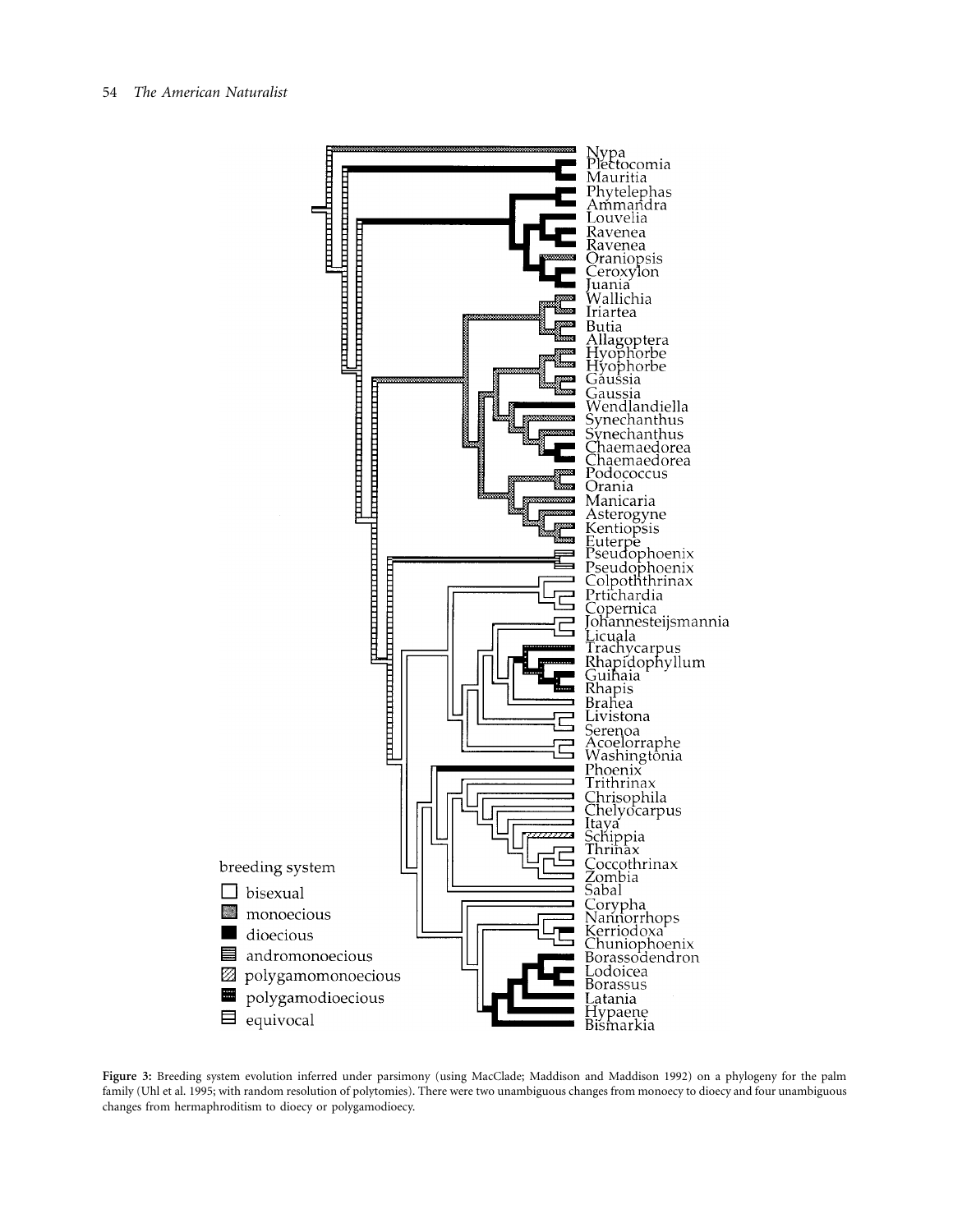2) is close to estimates for angiosperms as a whole. To address character coding and scoring issues mentioned in the third point, we considered alternative character circumscriptions (binary and multistate). Finally, concerning inference issues, we focused on unambiguous changes under parsimony while also recording the range obtained using different optimization procedures. Although such sensitivity analyses could be extended in a variety of ways, the results of comparative analyses conducted on very large phylogenies, entailing many relevant state changes, are likely to be robust to considerable change in tree topology, alternative scorings, and character coding schemes (Donoghue and Ackerly 1996). We are therefore confident that the main results of this study, especially the finding that dioecy originates more often from hermaphroditism than from monoecy, will be upheld in further tests.

One major conceptual difficulty remains. We observed many direct transitions from hermaphroditism to dioecy, but is it possible that we missed intermediate stages? Perhaps we failed to include extant or extinct taxa that possessed intermediate breeding systems. Or perhaps the intermediate stages were transitory within ancestral species if the rate of character change exceeded the rate of speciation (cf. Frumhoff and Reeve 1994). These concerns are important, and the likelihood of having missed transitions needs to be evaluated on a case by case basis. In each case where we inferred a change from hermaphroditism to dioecy, the most obvious question concerns the likelihood that monoecy was an intermediate. We doubt that this is generally the case for several reasons. Monoecy is widely distributed in angiosperms and is characteristic of clades of many sizes, and we know of no reason to suppose that it is unstable or transitory from the standpoint of genetic and ecological mechanisms. Furthermore, models of change from monoecy to dioecy have generally envisioned a gradual process, involving alternating incorporation of genes that slightly affect male and female fertility (e.g., Charlesworth and Charlesworth 1978).

If monoecy is not likely as a transitory intermediate condition, what about other breeding systems? Although we do not observe changes to dioecy from gynodioecy, we believe that such transitions are a strong possibility based on several arguments. The direct origin of dioecy from hermaphroditism seems unlikely because this would require at least two mutations at once, one suppressing the development of the gynoecium and another suppressing the androecium. In theory, androdioecy (loss of gynoecia in some plants) could be an intermediary, but this condition is extremely rare in angiosperms, and it is unclear whether it has ever given rise to dioecy (e.g., Swensen et al. 1998). In contrast, gynodioecy is more common, and changes from hermaphroditism to dioecy through gynodioecy are well documented (e.g., Hart 1985; Weller et al.

1998). Most important for this argument, selection models based on nuclear and nuclear-cytoplasmic male sterility (Schultz 1994) suggest that gynodioecy may be unstable and may result in accelerated transitions to dioecy. A rapid transition from gynodioecy to dioecy within an ancestral species would not be detected in phylogenetic analysis.

Recent molecular studies also suggest that a hermaphroditic pathway may be important (e.g., DeLong et al. 1993). The simplest genetic models for induction of monoecy require at least two genes, which precisely affect the abortion of gynoecia and androecia in separate flowers on the same plant. Two genes are also required for induction of dioecy except that organ abortion is segregated among plants in this case. Monoecy is evidently not a prerequisite for the fixation of staminate or carpellate flowers within plants, and the view that monoecy is one step closer to dioecy than hermaphroditism does not draw support from current knowledge of genetic mechanisms or phylogenetic relationships.

#### **Conclusions**

We draw two main conclusions from this article. First, monocots illustrate how phylogenetic analysis of character change can lead to a conclusion that differs from interpretations based on taxonomic evidence (e.g., Lewis 1942) or rank-based correlations (Renner and Ricklefs 1995). If the fundamental question concerns sequences of character change, the most direct approach is a phylogenetic one. A taxonomic correlation may result for reasons other than a particular repeated sequence of character change. In this case we believe that the correlation between monoecy and dioecy is strong not because monoecy tends to give rise to dioecy but instead because changes in breeding system (in whatever direction) tend to be clustered in the tree. Our second conclusion concerns the evolution of plant breeding systems in general. Taking the main result of this analysis at face value, we suggest renewed attention to models and mechanisms of transition from hermaphroditism to dioecy, possibly through a transient gynodioecious phase.

## **Acknowledgments**

We thank D. Ackerly, D. Baum, D. Ferguson, E. Kellogg, R. Ree, R. Spangler, and the students of Biology 216 (1995) for comments and helpful discussion. S. Renner and R. Ricklefs kindly made available the database of dioecious flowering plants used in their analyses, and A. Sakai and S. Weller sent us their manuscript on phylogenies and plant breeding systems. M. Pagel provided versions of his program Discrete for three- and four-state characters, and R. Ree assisted with the maximum likelihood analyses.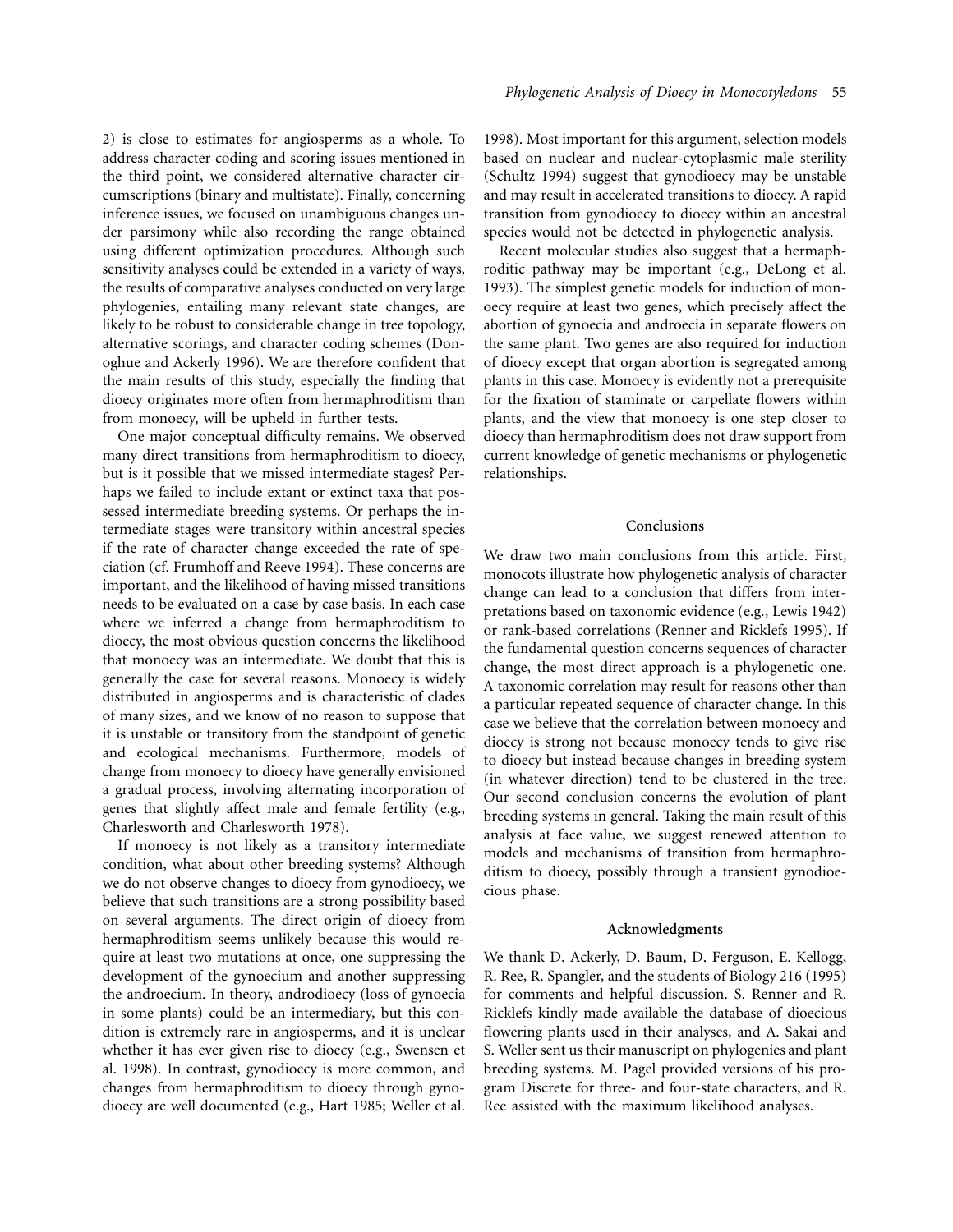#### **Literature Cited**

- Ackerly, D. D., and M. J. Donoghue. 1998. Leaf size, sapling allometry, and Corner's rules: phylogeny and correlated evolution in maples (*Acer*). American Naturalist 152:767–791.
- Baker, H. G. 1984. Some functions of dioecy in seed plants. American Naturalist 124:149–158.
- Bawa, K. S. 1980. Evolution of dioecy in flowering plants. Annual Review of Ecology and Systematics 11:15–39.

- Bierzychudek, P. 1984. Assessing "optimal" life histories in a fluctuating environment: the evolution of sexchanging by jack-in-the-pulpit. American Naturalist 123:829–840.
- Bogler, D. J., and B. B. Simpson. 1996. Phylogeny of Agavaceae based on ITS rDNA sequence variation. American Journal of Botany 83:1225–1235.
- Charlesworth, B., and D. Charlesworth. 1978. A model for the evolution of dioecy and gynodioecy. American Naturalist 112:975–997.
- Charnov, E. L. 1982. The theory of sex allocation. Princeton University Press, Princeton, N.J.
- Chase, M. W., M. R. Duvall, H. G. Hills, J. G. Conran, A. V. Cox, L. E. Eguiarte, J. Hartwell, et al. 1995*a*. Molecular phylogenetics of Lilianae. Pages 109–137 *in* P. J. Rudall, P. J. Cribb, D. F. Cutler, and C. J. Humphries, eds. Monocotyledons: systematics and evolution. Royal Botanic Gardens, Kew.
- Chase, M. W., D. W. Stevenson, P. Wilkin, and P. J. Rudall. 1995*b*. Monocot systematics: a combined analysis. Pages 685–730 *in* P. J. Rudall, P. J. Cribb, D. F. Cutler, and C. J. Humphries, eds. Monocotyledons: systematics and evolution. Royal Botanic Gardens, Kew.
- Collins, T. M., P. H. Wimberger, and G. P. Nayler. 1994. Compositional bias, character-state bias and character state reconstruction using parsimony. Systematic Biology 43:482–496.
- Cox, P. A., K. L. Huynh, and B. C. Stone. 1995. Evolution and systematics of the Pandanaceae. Pages 663–684 *in* P. J. Rudall, P. B. Cribb, D. F. Cutler, and C. J. Humphries, eds. Monocotyledons: systematics and evolution. Royal Botanic Gardens, Kew.
- Darwin, C. R. 1877. The different forms of flowers on plants of the same species. J. Murray, London.
- DeLong, A., A. Calderon-Urrea, and S. L. Dellaporta. 1993. Sex determination gene TASSELSEED2 of maize encodes a short-chain alcohol dehydrogenase required for stage-specific floral organ abortion. Cell 74:757–768.
- de Queiroz, A., M. J. Donoghue, and J. Kim. 1995. Separate versus combined analysis of phylogenetic evidence. Annual Review of Ecology and Systematics 26:657–681.

Donoghue, M. J. 1989. Phylogenies and the analysis of evolutionary sequences, with examples from seed plants. Evolution 43:1137–1156.

———. 1994. Progress and prospects in reconstructing plant phylogeny. Annals of the Missouri Botanical Garden 81:405–418.

- Donoghue, M. J., and D. A. Ackerly. 1996. Phylogenetic uncertainties and sensitivity analyses in comparative biology. Philosophical Transactions of the Royal Society of London Series B, Biological Sciences 351:1241–1249.
- Donoghue, M. J., R. H. Ree, and D. A. Baum. 1998. Phylogeny and the evolution of flower symmetry in the Asteridae. Trends in Plant Science 3:311–317.
- French, J. C., M. G. Chung, and Y. K. Hur. 1995. Chloroplast DNA phylogeny of the Ariflorae. Pages 255–275 *in* P. J. Rudall, P. B. Cribb, D. F. Cutler, and C. J. Humphries, eds. Monocotyledons: systematics and evolution. Royal Botanic Gardens, Kew.
- Frumhoff, P. C., and H. K. Reeve. 1994. Using phylogenies to test hypotheses of adaptation: a critique of some current proposals. Evolution 48:172–180.
- Givnish, T. J. 1980. Ecological constraints on the evolution of breeding systems in seed plants: dioecy and dispersal in gymnosperms. Evolution 34:959–972.
- ———. 1982. Outcrossing versus ecological constraints in the evolution of dioecy. American Naturalist 119: 849–865.
- Hart, J. A. 1985. Evolution of dioecism in *Lepechinia* Willd. sect. *Parviflorae* (Lamiaceae). Systematic Botany 10: 147–154.
- Janz, N., and S. Nylin. 1998. Butterflies and plants: a phylogenetic study. Evolution 52:486–502.
- Kellogg, E. A., and C. S. Campbell. 1987. Phylogenetic analyses of the Gramineae. Pages 310–322 *in* T. R. Soderstrom, K. W. Hilu, C. S. Campbell, and M. E. Barkworth, eds. Grass systematics and evolution. Smithsonian Institution, Washington, D.C.
- Kellogg, E. A., and H. P. Linder. 1995. Phylogeny of Poales. Pages 511–542 *in* P. J. Rudall, P. J. Cribb, D. F. Cutler, and C. J. Humphries, eds. Monocotyledons: systematics and evolution. Royal Botanic Gardens, Kew.
- Kellogg, E. A., and L. Watson. 1993. Phylogenetic studies of a large data set. I. Bambusoideae, Andropogonidae, and Pooidae (Graminae). Botanical Review 59:273–343.
- Kohn, J. R., S. W. Graham, B. Morton, J. J. Doyle, and S. C. H. Barrett. 1996. Reconstruction of the evolution of reproductive characters in Pontederiaceae using phylogenetic evidence from chloroplast DNA restrictionsite variation. Evolution 50:1454–1469.
- Kress, W. J. 1995. Phylogeny of the Zingiberanae: morphology and molecules. Pages 443–460 *in* P. J. Rudall, P. J. Cribb, D. F. Cutler, and C. J. Humphries, eds.

<sup>-. 1982.</sup> Outcrossing and the incidence of dioecism in island floras. American Naturalist 119:866–871.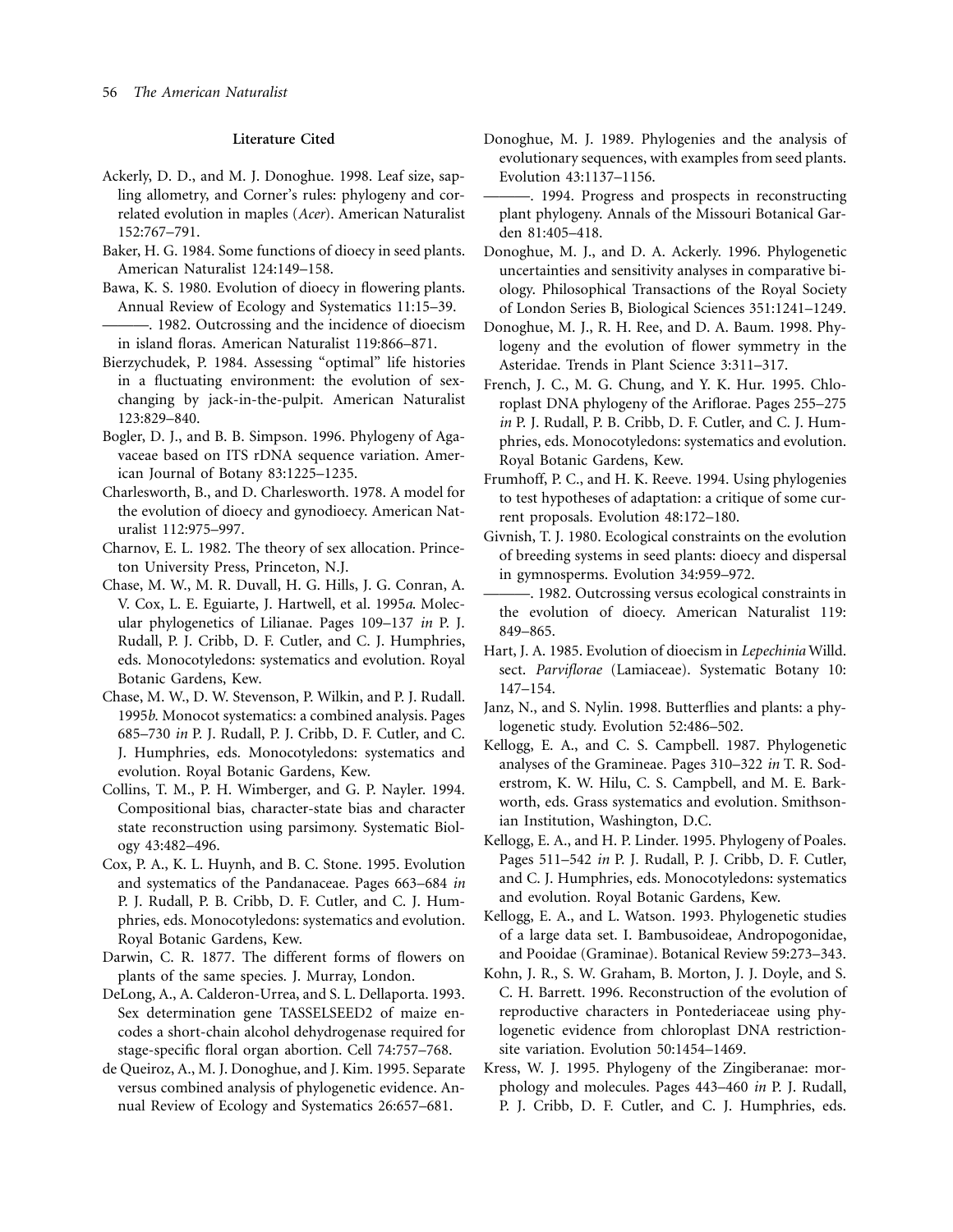Monocotyledons: systematics and evolution. Royal Botanic Gardens, Kew.

- Le Roux, L. G., and E. A. Kellogg. 1999. Floral development and the formation of unisexual spikelets in the Andropogoneae (Poaceae). American Journal of Botany 86: 354–366.
- Les, D. H., M. A. Cleland, and M. Waycott. 1997. Phylogenetic studies in Alismatidae. II. Evolution of marine angiosperms (seagrasses) and hydrophily. Systematic Botany 22:443–463.
- Lewis, D. 1942. The evolution of sex in flowering plants. Biological Review of the Cambridge Philosophical Society 17:46–67.
- Linder, H. P., and E. A. Kellogg. 1995. Phylogenetic patterns in the commelinid clade. Pages 473–496 *in* P. J. Rudall, P. J. Cribb, D. F. Cutler, and C. J. Humphries, eds. Monocotyledons: systematics and evolution. Royal Botanic Gardens, Kew.
- Lloyd, D., G. 1982. Selection of combined versus separate sexes in seed plants. American Naturalist 120:571–585.
- Losos, J. B. 1995. An approach to the analysis of comparative data when a phylogeny is unavailable or incomplete. Systematic Biology 43:117–123.
- Maddison, D. R. 1994. Phylogenetic methods for inferring the evolutionary history and process of change in discretely valued characters. Annual Review of Entomology 39:267–292.
- Maddison, W. 1989. Reconstructing character evolution on polytomous cladograms. Cladistics 5:365–377.
- Maddison, W., and D. R. Maddison. 1992. MacClade: analysis of phylogeny and character evolution, Sinauer, Sunderland, Mass.
- Mason-Gamer, R. J., and E. A. Kellogg. 1996. Testing for phylogenetic conflict among molecular data sets in the tribe Triticeae (Gramineae). Systematic Biology 45: 524–545.
- Nixon, K. C., and J. I. Davis. 1991. Polymorphic taxa, missing values and cladistic analysis. Cladistics 7:233–241.
- Pagel, M. 1994. Detecting correlated evolution on phylogenies: a general method for the comparative analysis of discrete characters. Proceedings of the Royal Society of London B, Biological Sciences 255:37–45.

———. 1997. Inferring evolutionary processes from phylogenies. Zoologica Scripta 26:331–348.

- Ree, R. H. and M. J. Donoghue. 1998. Step matrices and the interpretation of homoplasy. Systematic Biology 47: 582–588.
- ———. 1999. Inferring rates of change in flower symmetry in asterid angiosperms. Systematic Biology 48: 633–641.
- Renner, S. S., and R. E. Ricklefs. 1995. Dioecy and its correlates in the flowering plants. American Journal of Botany 82:596–606.
- Rolland, C., E. Danchin, and M. de Fraipont. 1998. The evolution of coloniality in birds in relation to food, habitat, predation and life-history traits: a comparative analysis. American Naturalist 151:514–529.
- Ross, M. D. 1982. Five evolutionary pathways to subdioecy. American Naturalist 119:297–318.
- Rudall, P. J., P. J. Cribb, D. F. Cutler, and C. J. Humphries, eds. 1995. Monocotyledons: systematics and evolution, Royal Botanic Gardens, Kew.
- Sakai, A. K., W. L. Wagner, D. M. Ferguson, and D. R. Herbst. 1995. Biogeographical and ecological correlates of dioecy in the Hawaiian flora. Ecology 76:2530–2543.
- Sanderson, M. 1991. In search of homoplastic tendencies: statistical inference of topological patterns in homoplasy. Evolution 45:351–358.
- Sanderson, M., A. Purvis, and C. Henze. 1998. Phylogenetic supertrees: assembling the trees of life. Trends in Ecology & Evolution 13:105–109.
- Schultz, S. T. 1994. Nucleo-cytoplasmic male sterility and alternative routes to dioecy. Evolution 48:1933–1945.
- Schultz, T. R., R. B. Cocroft, and G. A. Churchill. 1996. The reconstruction of ancestral character states. Evolution 50:504–511.
- Sillen-Tullberg, B. 1988. Evolution of gregariousness in aposematic butterfly larvae: a phylogenetic analysis. Evolution 42:293–305.
- ———. 1993. The effect of biased inclusion of taxa on the correlation between discrete characters in phylogenetic trees. Evolution 47:1182–1191.
- Simpson, D. 1995. Relationships within Cyperales. Pages 497–509 *in* P. J. Rudall, P. J. Cribb, D. F. Cutler, and C. J. Humphries, eds. Monocotyledons: systematics and evolution. Royal Botanic Gardens, Kew.
- Simpson, M. G. 1990. Phylogeny and classification of the Haemodoraceae. Annals of the Missouri Botanical Garden 77:722–784.
- Stevenson, D. W., and H. Loconte. 1995. Cladistic analysis of monocot families. Pages 543–578 *in* P. J. Rudall, P. B. Cribb, D. F. Cutler, and C. J. Humphries, eds. Monocotyledons: systematics and evolution. Royal Botanic Gardens, Kew.
- Swensen, S. M., J. N. Luthi, and L. H. Rieseberg. 1998. Datiscaceae revisited: monophyly and the sequence of breeding system evolution. Systematic Botany 23: 157–169.
- Swofford, D. L., and W. P. Maddison. 1992. Parsimony, character-state reconstructions, and evolutionary inferences. Pages 186–223 *in* R. L. Mayden, ed. Systematics, historical ecology, and North American freshwater fishes. Stanford University Press, Stanford, Calif.
- Thomson, J. D., and S. C. H. Barrett. 1981. Selection for outcrossing, sexual selection, and the evolution of dioecy in plants. American Naturalist 118:443–449.